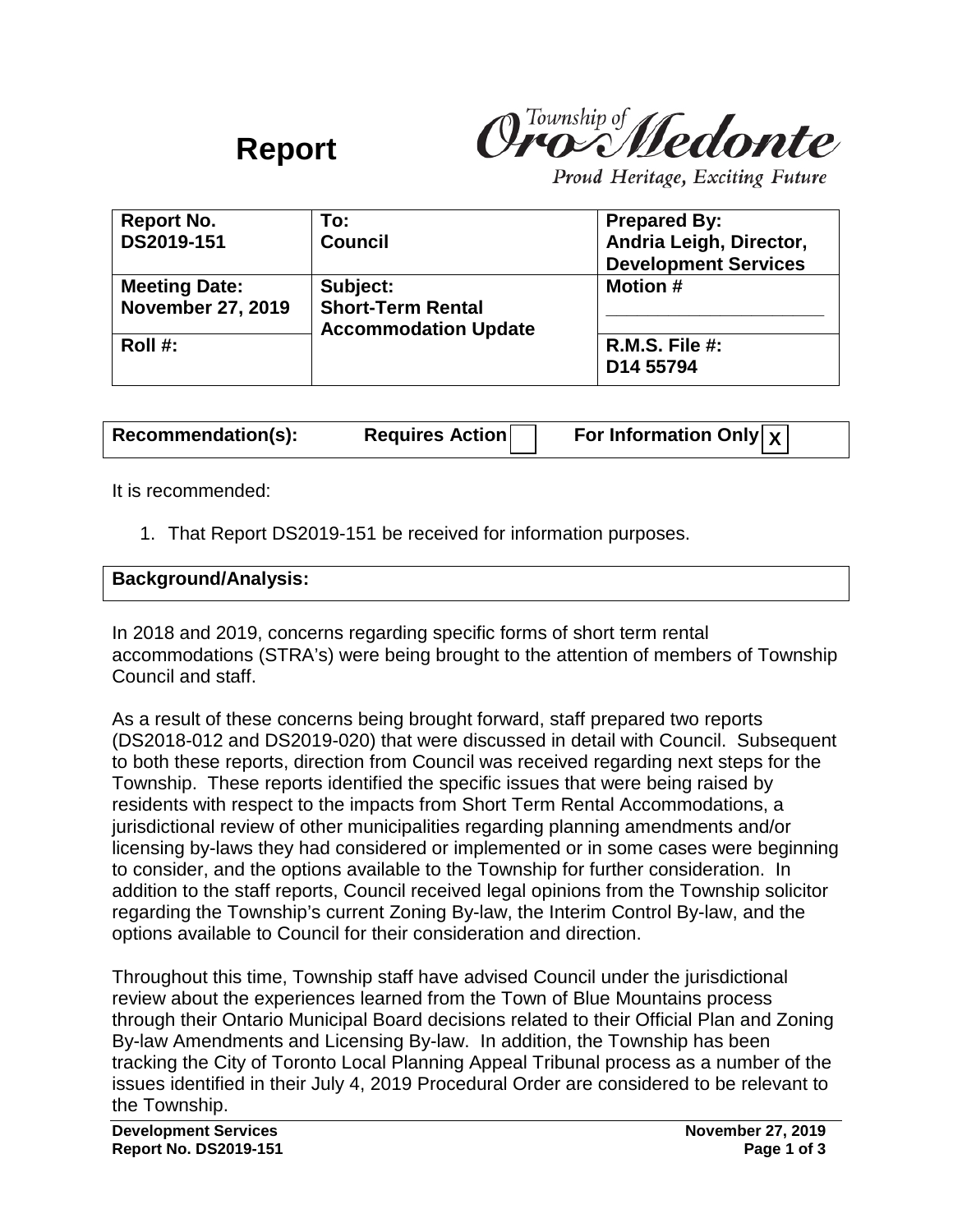As Council is aware, the City of Toronto decision was issued November 18, 2019 and has been shared with members of Council. The Township's legal counsel have been requested to assess the implications of this decision for the Township and to provide Council with an additional legal opinion.

It is anticipated that this opinion will be received and can be brought forward to Council for consideration in early December. Subsequent to this, staff will be in a position to finalize the Notice of Public Meeting for a January 2020 scheduling.

# **Financial / Legal Implications / Risk Management:**

Not applicable to this information report.

## **Policies/Legislation:**

- $\triangleright$  Municipal Act
- $\triangleright$  Planning Act

## **Corporate Strategic Goals:**

Enhanced Communications and Customer Service – We demonstrate a culture of open communication and engagement that delivers on "customers come first"

Balanced Growth – we support business and job creation while protecting our natural environment

### **Consultations:**

- **▶ Township Legal Counsel**
- $\triangleright$  Township staff

## **Conclusion:**

The Township of Oro-Medonte, both members of Council and staff, has spent significant time completing a review of short term rental accommodation policies and by-laws in other municipalities and hearing from various stakeholders about this form of rental accommodation. The Township was also awaiting the Local Planning Appeal Tribunal decision regarding the City of Toronto zoning by-law amendments, which has now been issued (November 18, 2019) and shared with Council. Based on this new information, staff have requested an update from Township legal counsel that is anticipated to be brought forward for Council's consideration in December 2019.